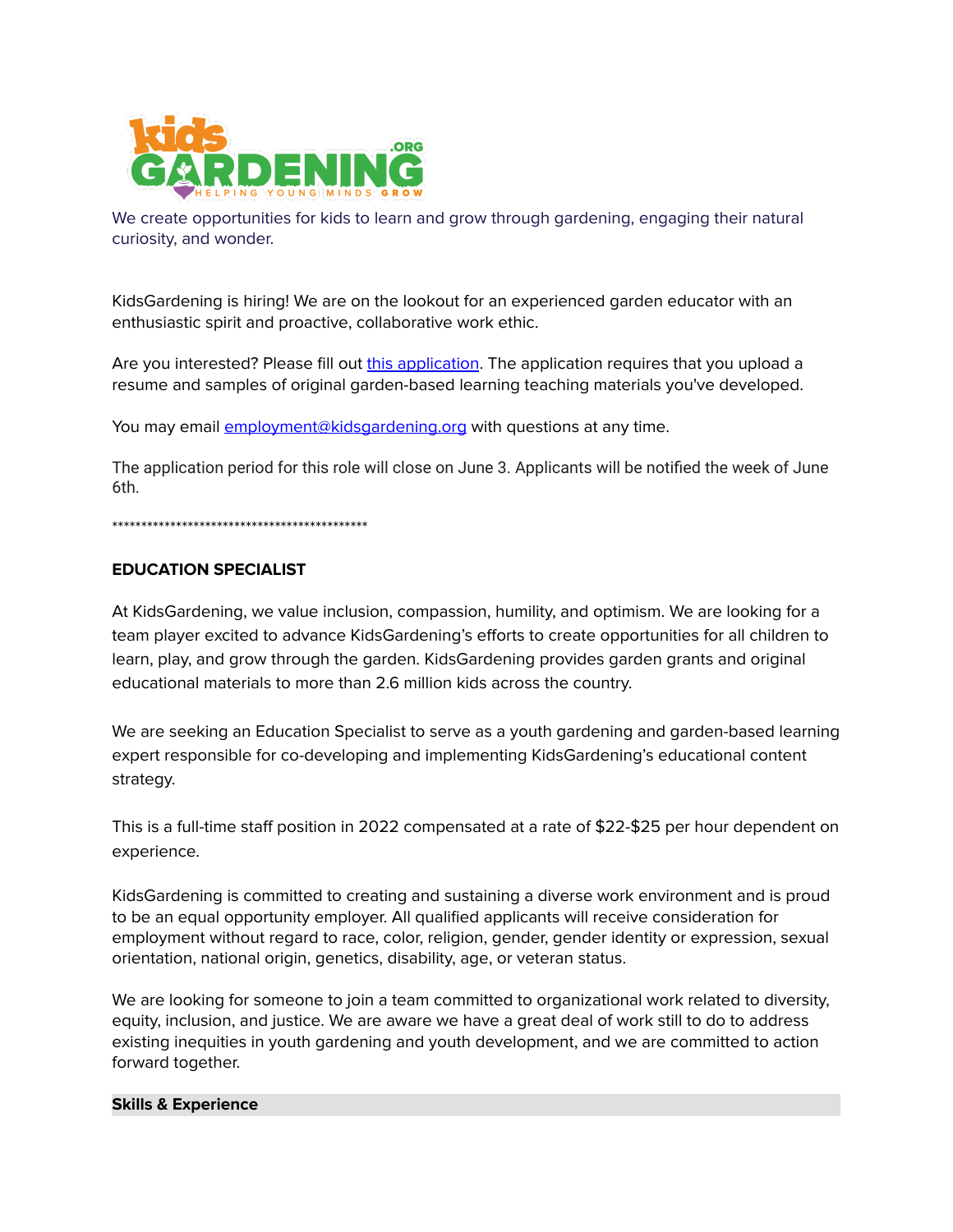- Required:
	- o Experience working in a diversity of settings, e.g., public schools, community gardens, urban communities, rural communities, under-resourced communities, New American communities, Native American reservations, or Black communities.
	- o Five plus years of experience working in school and/or youth garden programs as an educator or coordinator
	- o Experience producing high quality educational materials for garden education
	- o Excellent verbal and written communication skills
	- o Self-starter who works well independently and as part of a team
	- o Ability to think big picture to strategize and plan as well as perform routine daily tasks
- Preferred:
	- o Graphic design skills with Canva and/or Adobe
	- o Experience with Microsoft Office Suite, Google Suite, Dropbox, and Canva
	- o Experience with and enthusiasm for social media, including Instagram Live, and Facebook Live.

## **Programs (100%)**

- Educational Content (75%)
	- o Draw on experience, data, and the expertise of the KidsGardening Content Team to co-develop and implement a comprehensive annual garden-based educational content strategy for our broad and diverse national audience of more than 50,000, including:
		- E-books
		- **Activities and Lesson Plans**
		- Webinars
		- Trainings
		- Blogs
		- **Video**
	- o Write, edit, format, and publish educational content
	- o Co-develop and support content marketing plan
- Kids Garden Community Engagement (10%)
	- o Engage with members of the Kids Garden Community by contributing new conversations, advice, resources, and encouragement; build relationships and gather information to guide the youth gardening movement.
- Grant Administration (10%)
	- o Support Programs team in the design of grant programs
	- o Aid with the evaluation of grant applications
- Outreach (5%)
	- o Participate in interviews, events, and conferences on behalf of KidsGardening

## **Specifics**

● Office space is available in Burlington, Vermont, but remote work anywhere in the lower United States (excluding Alaska, Hawaii, and Puerto Rico) is possible.